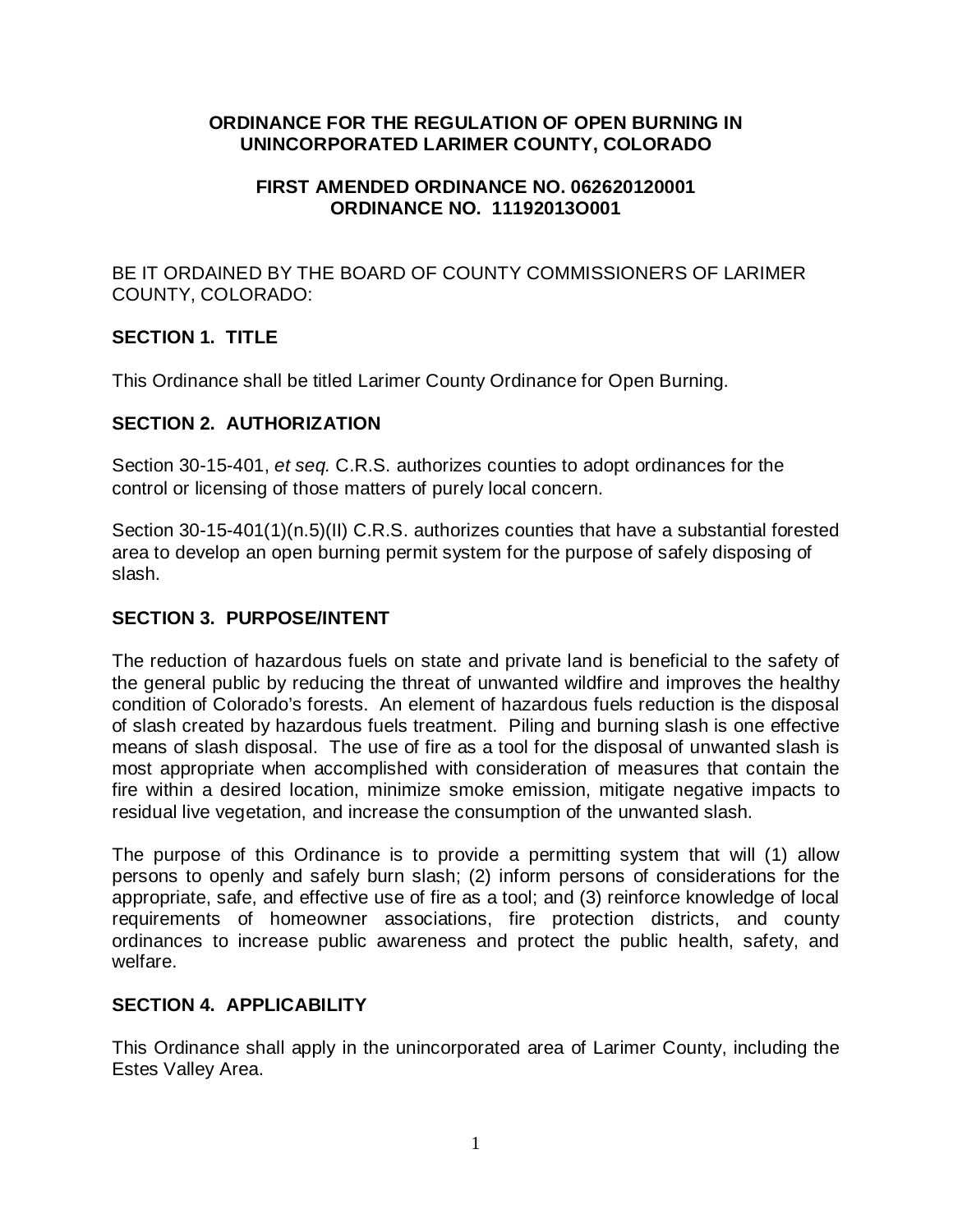## **SECTION 5. DEFINITIONS**

For the purposes of this Ordinance, the following shall mean:

 **Incinerators):** An open burning device that operates by forcefully projecting a curtain of air across an open chamber or pit in which combustion occurs. Devices of this type may be constructed above or below ground and with or without refractory walls and floor. (Air Curtain devices are not conventional combustion devices with the enclosed fireboxes **Air Curtain Destructor (also known as Air Curtain Burners or Air Curtain**  and controlled air technology such as mass burn, modular and fluidized bed combustors.)

 **Agricultural Burning:** burning of cover vegetation for the purpose of preparing the soil for crop production, weed control, or maintenance of water conveyance structures related to agricultural operations and other agricultural cultivation purposes.

 **Broadcast Burn:** The controlled application of fire to wildland fuels in their natural or modified state over a predetermined area. Broadcast Burns do not include the burning of wildland fuels that have been concentrated in piles by manual or mechanical methods.

**Extinguished:** No visible flame, smoke, or emissions exist.

 **Fire Weather Zone:** Any one of three fire zones within Larimer County that have been determined by the National Weather Service based upon elevation and weather These include: Fire Weather Zone 238, below 6000'; Fire Weather Zone 215, between 6000' and 9000'; and Fire Weather Zone 218, above 9000'. patterns associated with the fuels and terrain located within these elevation ranges.

 **Open Burn/Open Burning:** Fire that a person starts and that is intentionally used for grassland or forest management, including vegetative, habitat, or fuel management. does **not** include: Open burning includes air curtain destructor, broadcast and pile burning. Open Burning

- 1. Burning in the course of agricultural operations.
- 2. Burning for the purpose of maintaining water conveyance structures.
- 3. Smokeless flares or safety flares for the combustion of waste gases.
- 4. Flares used to indicate danger.
- 5. Emissions from fireplaces, fire pits, chimineas or other wood burning containers that have been approved and used for non-commercial, recreational or aesthetic purposes using clean, dry, untreated wood or charcoal.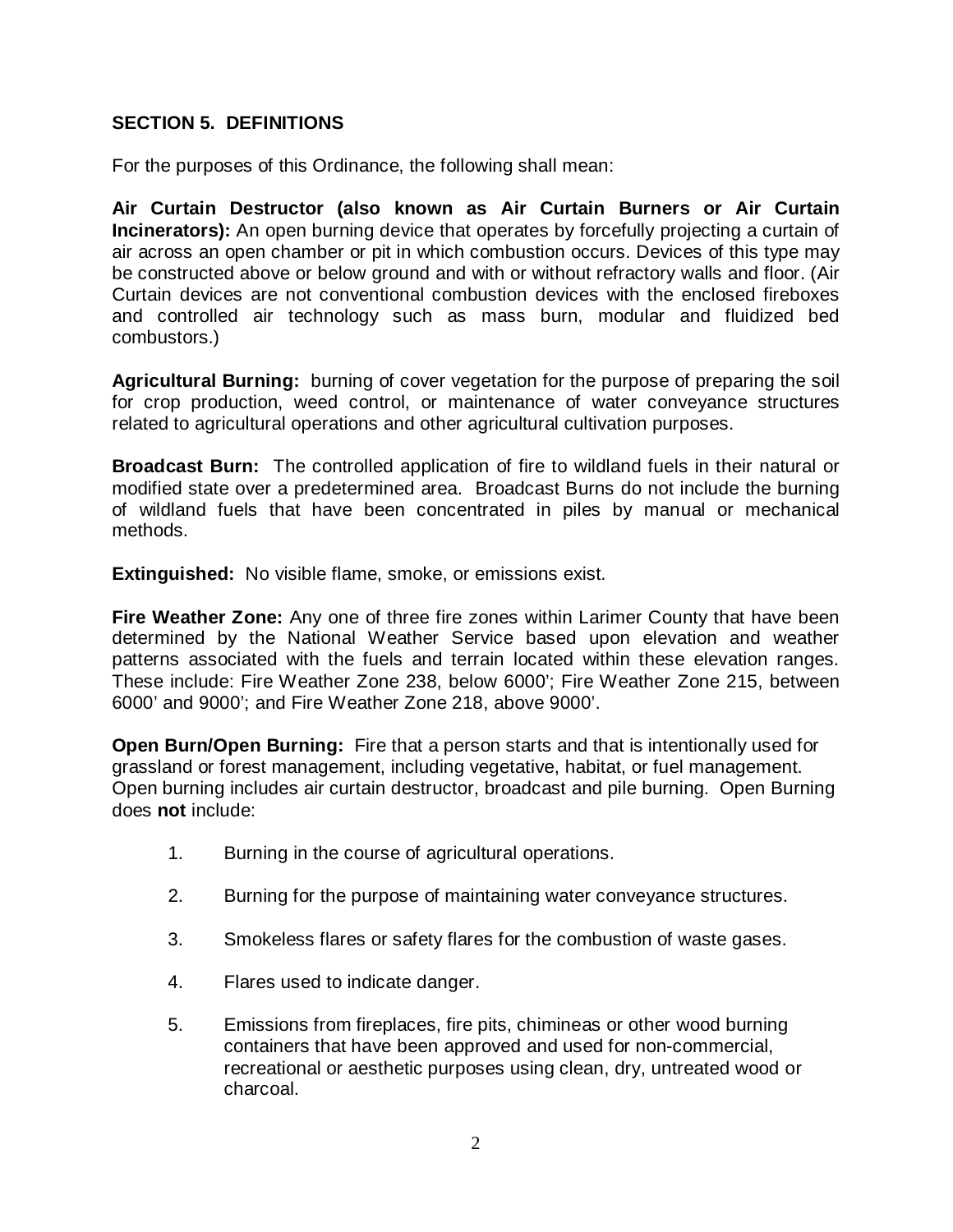- 6. Cooking fires that are smaller than three feet in diameter and less than two feet high that are kindled for the purpose of cooking food using only clean, dry untreated wood or charcoal, which are contained by fireplaces, fire pits (free standing and/or above ground), barbecues or other systems approved by a Fire Marshall.
- 7. Broadcast burns conducted within federal and state guidelines that have a written prescribed fire plan.

Person: **Person:** Any individual, association, organization, partnership, firm, corporation, business or other entity recognized by law.

 **Prescribed Burning:** The controlled application of fire in accordance with a written prescription for wildland fuels under specified environmental conditions while following appropriate precautionary measures that ensure that the fire is confined to a predetermined area to accomplish the planned fire or land-management objectives.

 **Red Flag Warning:** A forecast warning issued by the National Weather Service to inform area firefighting and land use management agencies that conditions are ideal for wildland fire ignition and propagation.

 **Slash:** Woody material less than six inches in diameter consisting of limbs, branches, and stems that are free of dirt. "Slash" does not include tree stumps, roots, or any other material.

 **Substantial Forested Area:** A county that has at least forty-four percent forest cover as determined by the State Forester appointed pursuant to Section 23-31-207, C.R.S.

## **SECTION 6: OPEN BURN PERMIT REQUIRED**

 No person shall conduct Open Burning on privately owned property within the located or from the Larimer County Sheriff's Office. unincorporated area of Larimer County, Colorado, without first having obtained an Open Burn Permit from the legally constituted Fire Protection District in which the property is

#### **SECTION 7: PERMIT APPLICATION PROCESS**

1. Prior to applying for an Open Burn Permit, persons must obtain an Air Quality Permit.

 extinguished by sunset, 10 acres or less of grass, or 5 acres or less of other Department of Health and Environment: http://larimer.org/burnpermit/ a. For Open Burning of 50 piles or less in a project area that will be vegetation, persons shall obtain an air quality permit from the Larimer County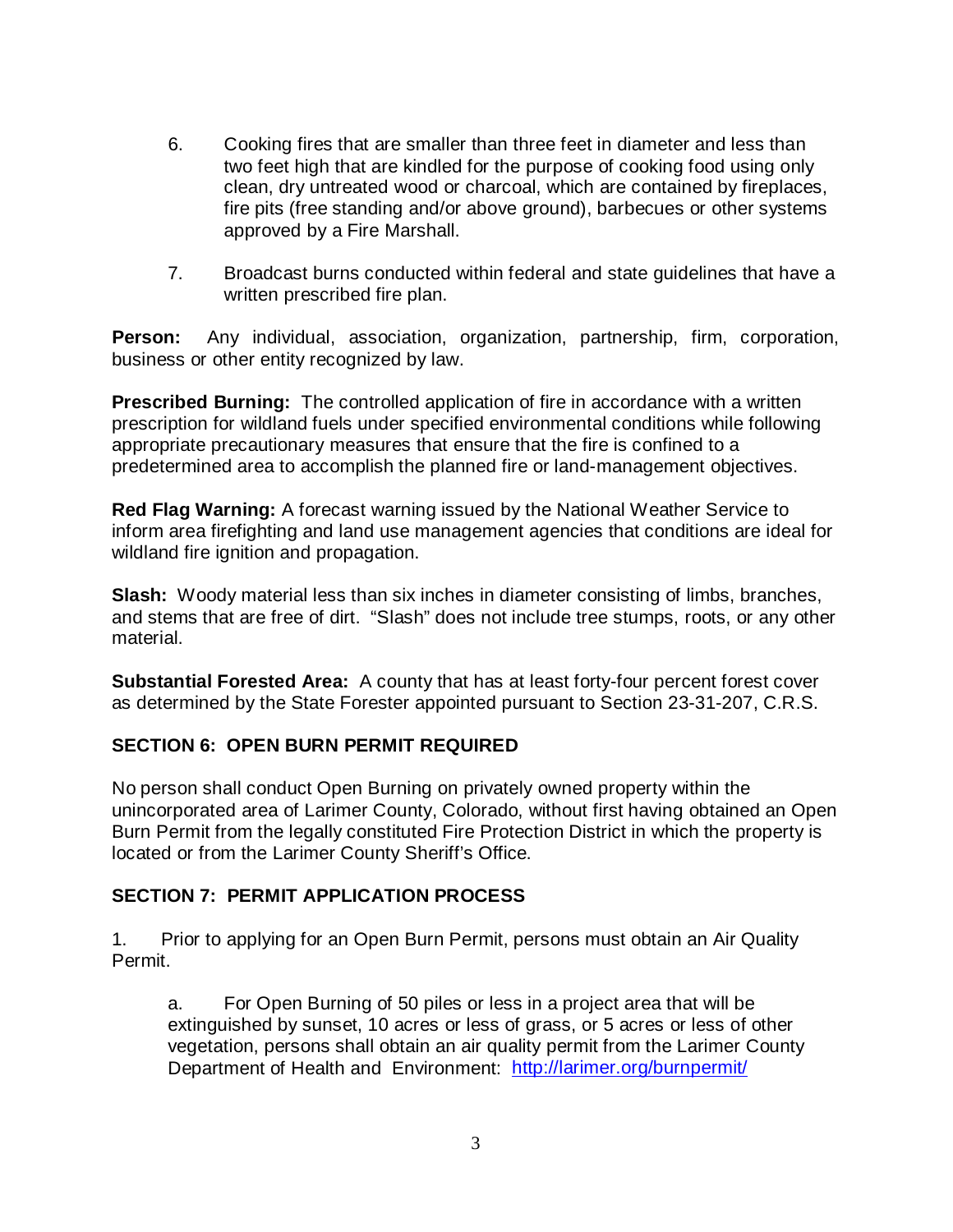be extinguished by sunset, more than 10 acres of grass or more than 5 acres of other vegetation, or where Air Curtain Destructors are used, persons must obtain and complete an air quality permit from the Colorado Department of Public Health and Environment: http://colorado.gov b. For Open Burning of more than 50 piles in a project area, piles that will not

 2. If an air quality permit is obtained from the Larimer County Department of Health Fire Protection District in which the property is located or to the Larimer County Sheriff's will be sent to the applicant by first class mail or electronically. and Environment, a request for an Open Burn Permit will automatically be sent to the Office. A notice stating whether the Open Burn Permit has been approved or denied

 3. If an air quality permit is obtained from the Colorado Department of Public Health and Environment, the applicant must contact and obtain a signed Open Burn Permit from the Fire Protection District in which the property is located or from the Larimer County Sheriff's Office.

4. An Open Burn Permit may be revoked at any time if any of the conditions necessary for the issuance of the Permit are not complied with.

# **SECTION 8: OPEN BURNING REQUIREMENTS**

 the day of and immediately before commencing burning. Persons must notify Fire 1. Persons with an Open Burn Permit must notify the applicable Fire Dispatch on Dispatch upon completion of the Open Burn.

 2. If an Open Burn is to be conducted by someone other than the legal owner of the his/her agent and provided as part of the permitting process prior to obtaining the Open property, written permission for the Open Burn must be obtained from the legal owner or Burn Permit.

 3. Open Burn fires must be constantly and directly attended and observed by a competent and non-physically/mentally impaired person. Appropriate extinguishing equipment must be available and ready for immediate use. The Open Burn Permit must be in possession of the person attending and observing the Open Burn at all times during the Open Burn.

4. The Open Burn must be conducted 50 feet or more from any structures or combustible fence.

 5. Items to be burned must be free of rubber, tires, plastics, wire insulation, household rubbish or refuse paper, cardboard, furniture, construction debris, fencing, treated wood, grass, leaves, yard waste, animal parts or carcasses, or any other excessive smoke producing material.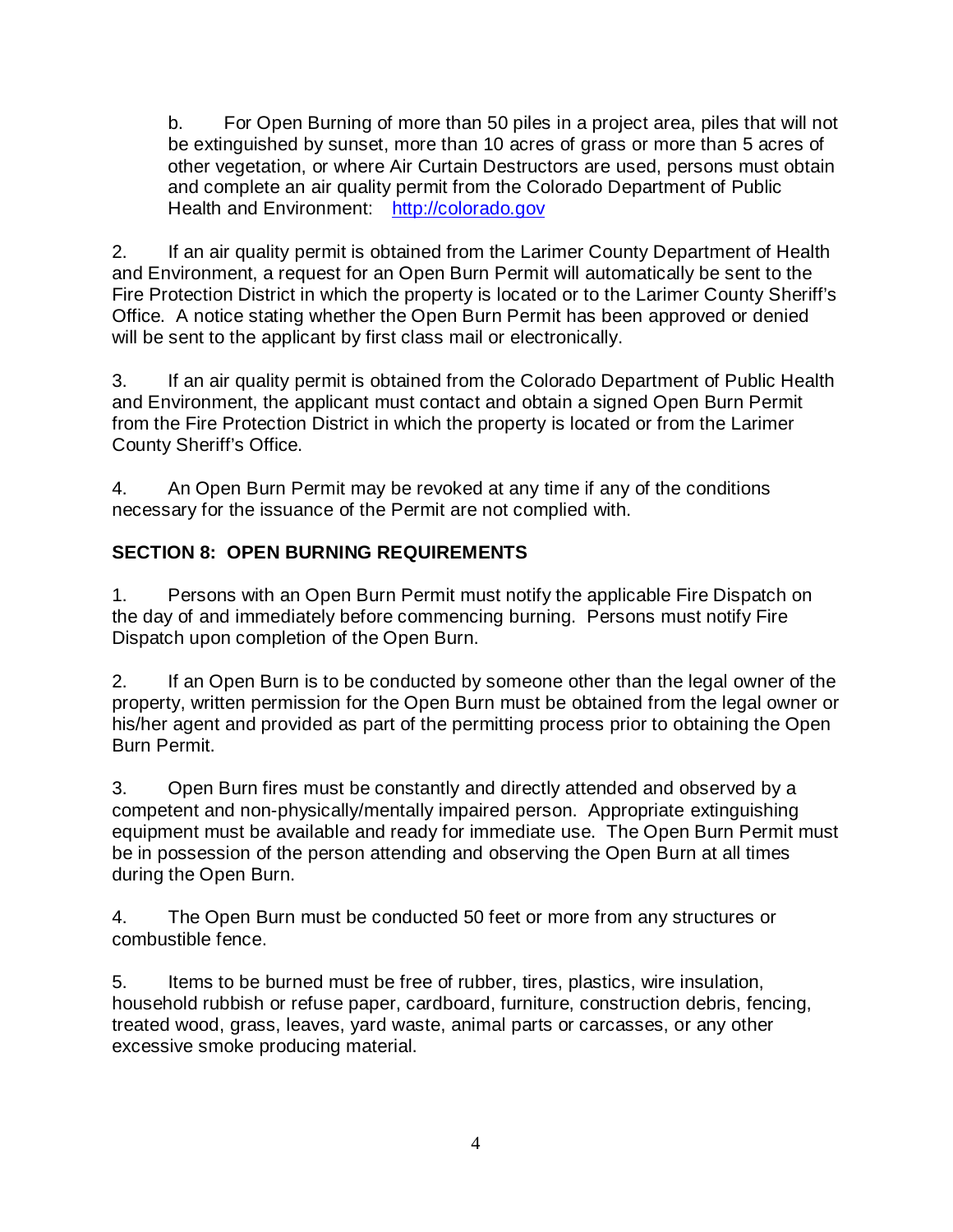permitted or not, unless the Open Burn Permit allows otherwise. Open Burn fires must 6. Open Burns can only be conducted between sun-up and sundown, whether be extinguished by sundown, except for cooking, recreation, and bon fires.

 7. Local Fire Protection Districts may have more restrictive codes, regulations, policies or standards. In those cases, the more restrictive provisions apply.

 8. Open Burns of Slash piles are allowed only when there are predicted or actual winds of 10 mph or less. All Open Burns of Slash pile burns conducted above 6000 feet elevation are required to have three or more inches of snow on the ground around the Slash, unless an Air Curtain Destructor is used.

9. The following materials are prohibited from Open Burning under an Open Burn Permit:

a. Routine yard and garden clean up such as hay, straw, grass clippings, leaves, yard waste and old plants.

- b. Construction debris, fencing and furniture
- c. Structures, except for Fire Department training exercises.
- d. Household garbage, both indoors and outdoors.
- e. Commercial business waste.
- f. Any material that produces excessive smoke such as rubber, plastics, paper and cardboard.
- g. Treated wood.
- h. Hazardous materials
- i. Animal parts or carcasses.

 10. There shall be no Open Burning, including permitted Open Burning, during State or County authorized fire restrictions or bans unless written permission is obtained from the Fire Protection District in which the property is located or from the Larimer County Sheriff's Office.

 11. There shall be no Open Burning, including permitted Open Burning while a red flag warning is in effect in the fire weather zone of the designated burn.

# **SECTION 9: NOTIFICATION**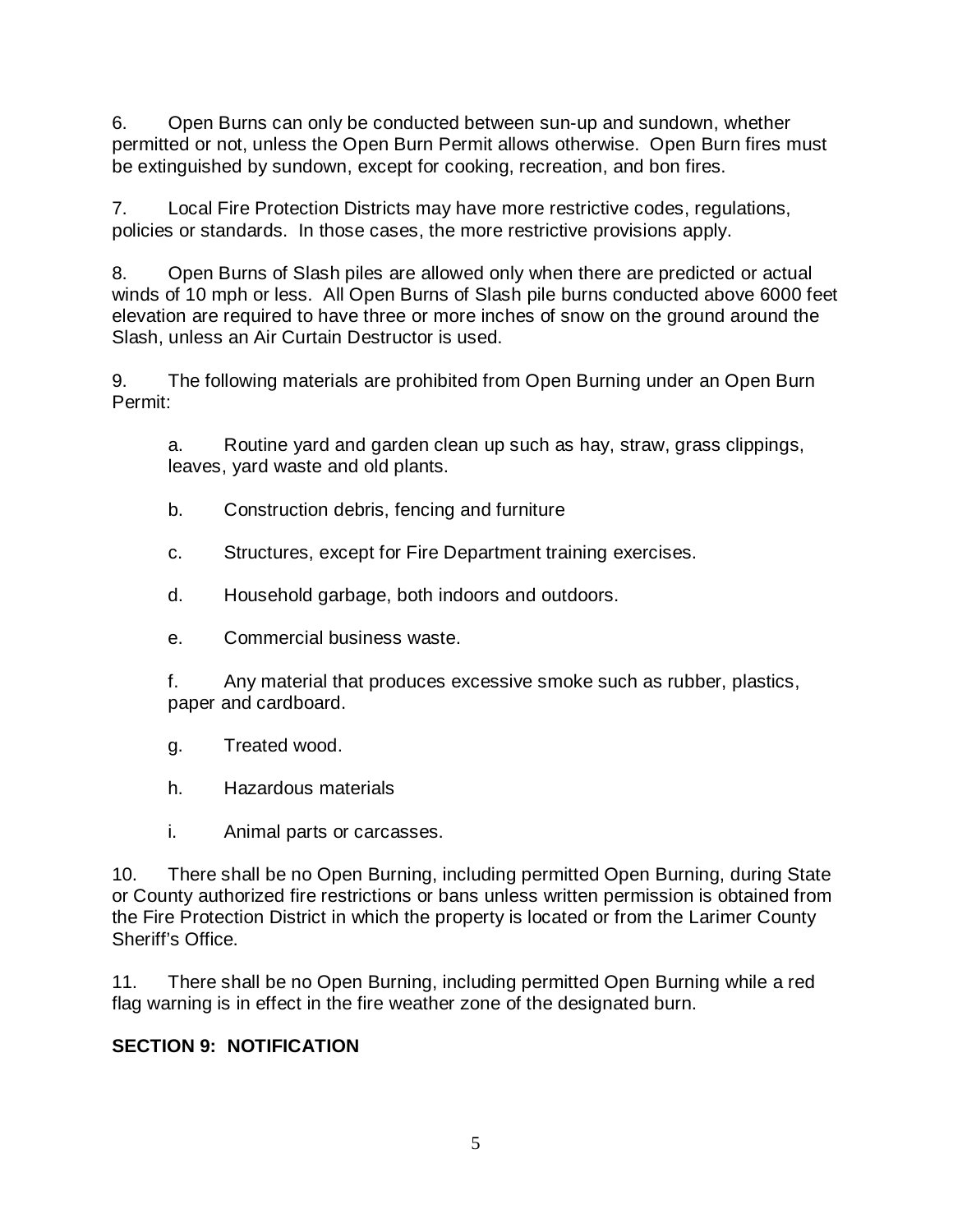Persons with respiratory conditions and persons contiguous to the property on which an Open Burn will be conducted who wish to be notified of the date, time and location of an which their property is located and to the Larimer County Sheriff's Office. Such request shall include the name of the person(s) requesting notification, the physical address of Open Burn must submit a written request for notification to the Fire Protection District in the requestor's property, the requestor's mailing address, telephone number, and email address.

## **SECTION 10: EDUCATION**

 Information about Air Quality Permits, Open Burning and Open Burning Guidelines may be found at:

<http://larimer.org/burnpermit/>

<http://www.cdphe.state.co.us/ap/OpenBurning.html>

## **SECTION 11: ENFORCEMENT**

 Protection District in which the property on which Open Burning is to be conducted is This Ordnance may be enforced by the Larimer County Sheriff's Office or by the Fire located.

## **SECTION 12: VIOLATION AND PENALTIES**

 1. Knowing violation of this Ordinance shall constitute a class 2 petty offense. Violations of this article may be enforced through the penalty assessment procedure set forth in C.R.S. §16-2-201.

2. The graduated fine schedule for the penalty assessment procedure is:

One hundred dollars for the first violation.

 Two hundred fifty dollars for the second violation within sixty days of the first violation.

 Five hundred dollars for each successive violation within sixty days of the prior violation.

 County on a day identified by the National Weather Service as a red flag warning, based on current fire weather zones commits a class 2 petty offense and, upon conviction thereof, will be punished by a fine of five hundred dollars (\$500.00) for the first violation, and one thousand dollars (\$[1,000.00\)](https://1,000.00) for each subsequent violation, and be followed by any arresting law enforcement officer for any such violation. 3. Any person who initiates Open Burning in an unincorporated area of Larimer for each violation shall pay the penalties and surcharges identified in C.R.S. § 30-15- 402. The penalty assessment procedure provided in § 16-2-201, C.R.S. is authorized to